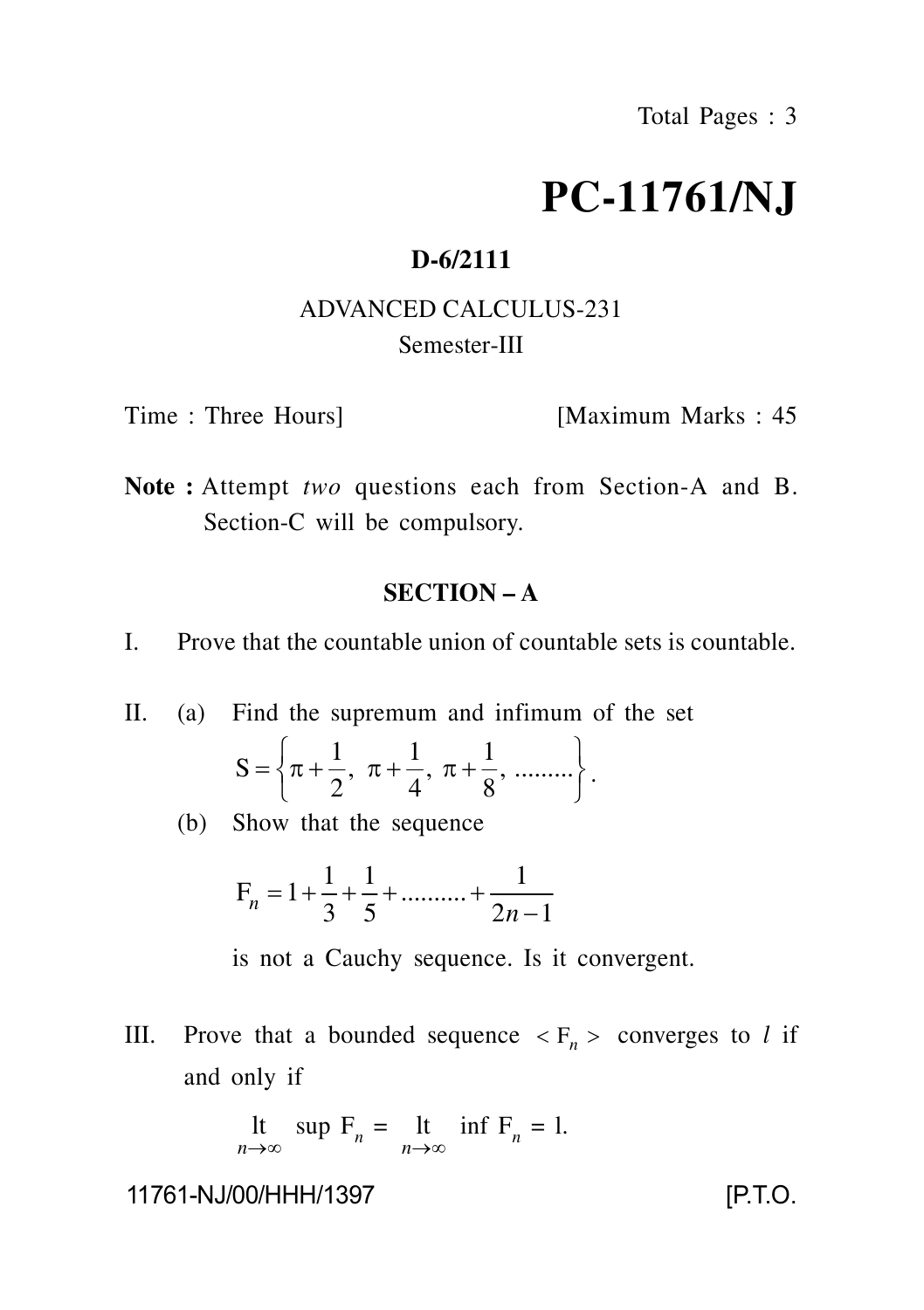IV. Examine the convergence of the series :

$$
\sum_{n=1}^{\infty} \frac{2.4.6.....2n}{1.3.5.....(2n+1)}.
$$
 (2×6=12)

#### **SECTION – B**

- V. Show that  $\sum$  $2^n + 5$  $(-1)^n \frac{n+2}{n}$  cos *nx* is convergent for all  $\sum$   $(-1)^n \frac{n+2}{2^n+5}$  cos *nx* is convergent for all  $\frac{n+2}{2n}$  cos *nx* is convergent for all real values of *x*.
- VI. Let *f* be a function defined on (0, 1) by

$$
f(x) = \begin{cases} 0, & \text{if } x \text{ is irrational} \\ 1/q, & \text{if } x = p/q \end{cases}
$$

where *p* and *q* are positive integers having no common factor. Prove that *f* is continuous at each irrational point and discontinuous at each rational point.

VII. Find the maximum value of the function

$$
f(x) = x^2 e^{-x}, x > 0.
$$

- VIII.(a) Test if Lagrange's mean value theorem holds for the function  $f(x) = |x|$  in the interval [-1, 1].
	- (b) Show that  $f(x) = x \tan^{-1}(y_x)$  for  $x \ne 0$  and  $f(0) = 0$  is not differentiable at  $x = 0$ . (2×6=12)

11761-NJ/00/HHH/1397 2